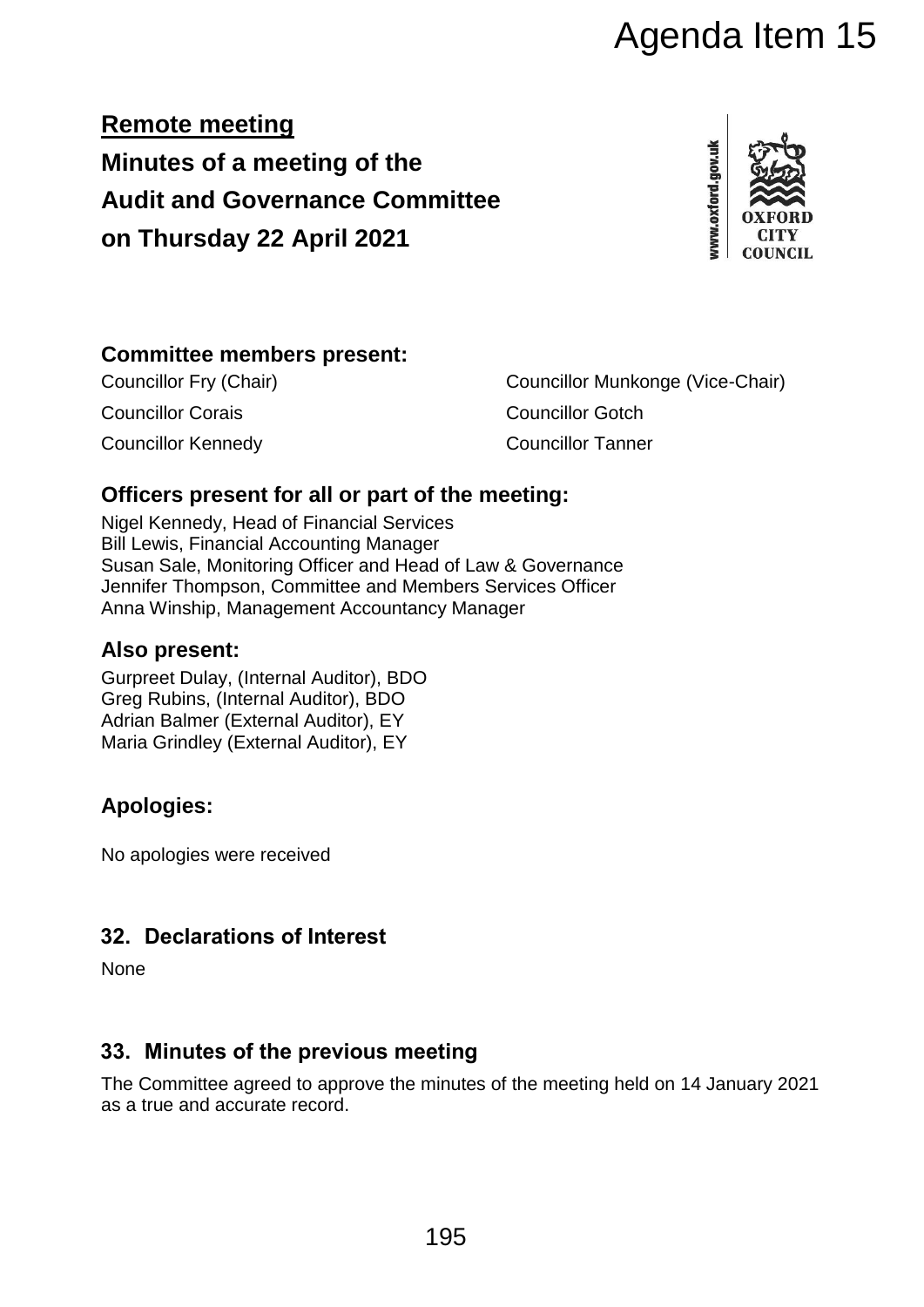## **34. Results of Internal Audit Tendering Exercise**

The Committee considered the report of the Head of Financial Services setting out the Internal Audit tender process and result.

The Committee noted with approval the appointment of BDO LLP as the Internal Auditors for Oxford City Council, and for ODSL and OCHL, for a period of 3 years commencing on 1 April 2021 until 31 March 2024 with the option to increase for one further year until 31 March 2025.

## **35. Lessons learned from Public Interest Reports in relation to Robin Hood Energy Ltd and Croydon Council**

The Committee considered a report from the Head of Financial Services and the Head of Law and Governance reviewing the recommendations from the auditor on the Public Interest reports issued to Nottingham City Council on Robin Hood Energy Ltd and to London Borough of Croydon in relation to this Council's financial position and related governance arrangements, and the Ministry of Housing, Communities and Local Government report on cultural failings in local authorities where intervention has taken place.

In discussion, the Committee noted

- the necessity for both members and officers to be alert to the early signs of potential problems;
- the relationships between the Council and its wholly owned and joint venture companies must remain close and appropriately balanced
- councillors should be offered sufficient training in all aspects of local authority finance and audit to allow them to be effective in their roles, and should be encouraged to take part in the training, and in the scrutiny of the Council's decisions and company oversight.
- to avoid the pressure of excessive workloads resulting in loss of strategic oversight, there should be sufficient support for senior officers taking on additional duties in respect of the companies, and there should not be overreliance on a few key staff.

**The Committee noted and commended the recommendations for changes in arrangements in relation to companies and joint ventures within Oxford City Council set out in the report and appendix.**

## **36. Part 2: Exempt business**

.

The Committee resolved to exclude the press and the public from the meeting during consideration of the following item in accordance with the provisions of Section 100A(4) of the Local Government Act 1972 under the provisions of paragraph 3 Part 1 of Schedule 12A of the Local Government Act 1972. Their presence could involve the likely disclosure of exempt information as described in that paragraphs of Part 1 of Schedule 12A of the Act and the public interest in maintaining the exemption outweighs the public interest in disclosing the information.

### *Oxford City Council, Town Hall, St Aldate's Oxford OX1 1BX*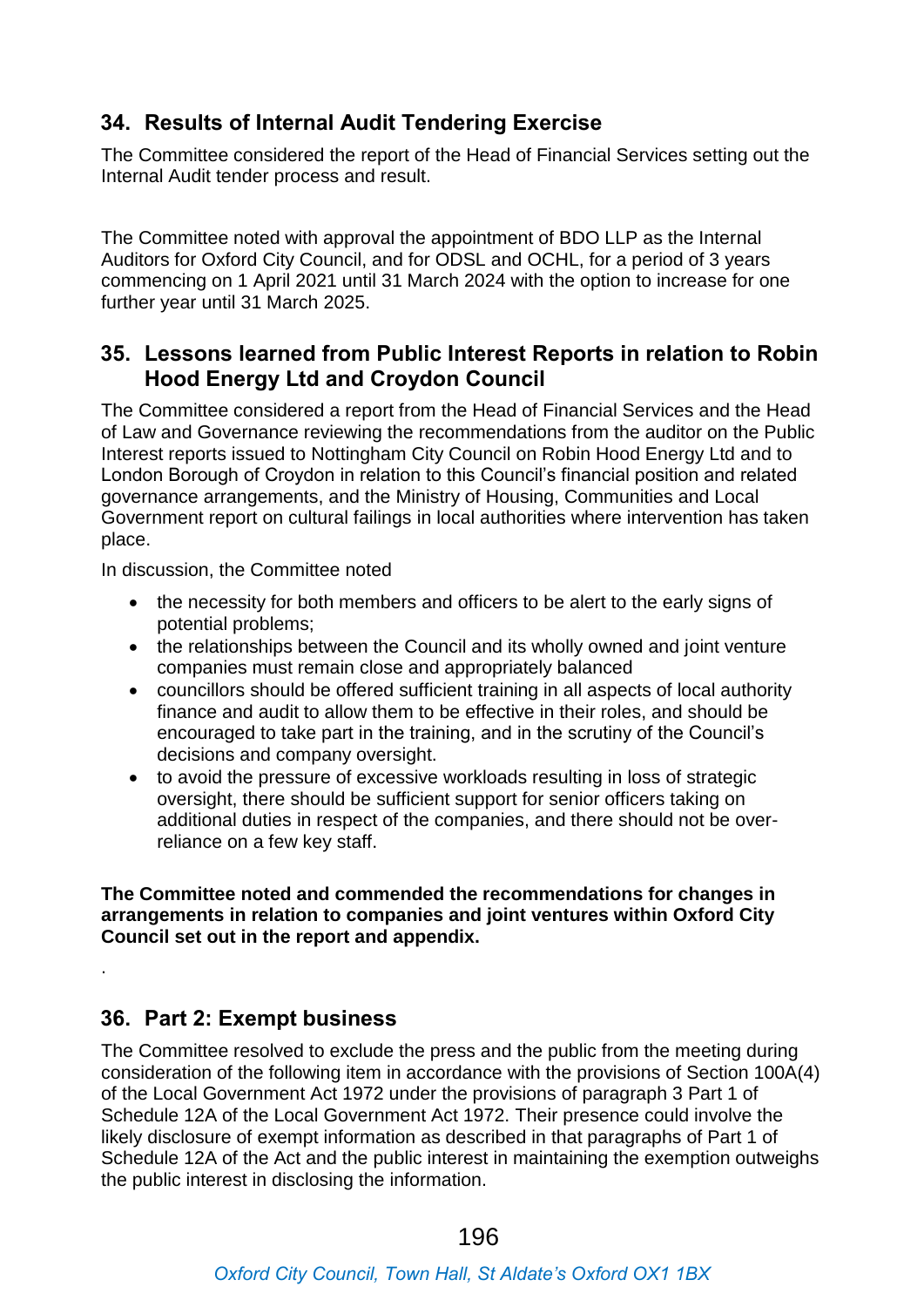## **37. Internal Audit Report: Companies Oversight April 2021**

*This item was taken in confidential session.*

The Committee discussed the report of the Internal Auditor informing the Committee on the outcome of the review into the oversight of the Council's companies and joint ventures. The Internal Auditor, the Heads of Financial Services and Law and Governance and the Manging Director of ODS answered questions from committee members.

**The Committee noted the findings of the audit, the recommendations, and the management responses to these.**

## **38. External Audit: draft audit plan for 2020/21 annual accounts**

*The meeting moved back into public session.*

The Committee considered the draft Audit Plan and the proposed audit approach and scope for the 2020/21 audit presented by the External Auditor (EY).

The Committee noted

- noted the auditor's plan to consider new areas in the scope of the audit:
	- o Covid support grants: variety of grant schemes, accounting arrangements, high monetary value and high volume;
	- o Additional Revenue Support Grant of £5m to offset Covid-related losses and costs;
- noted risks to the timetable in consolidating company accounts and the dovetailing of company audits with the Council's audit plan;
- asked for consideration of the Council's financial resilience and likely recovery of lost income;
- noted the assurance, with caveats, that the audit could be completed on time and that the Statement of Accounts and annual audit report should be presented to the Committee at the meeting on 29 September, in advance of the end of September deadline.

#### **The Committee agreed the External Audit audit plan noting the discussion summarised above.**

## **39. Internal Audit Progress report - Quarter 4 April 2021**

The Committee considered the report on progress against the Internal Audit plan and discussed and noted the recommendations arising from the reviews of Planning Services and Channel Shift, and discussed the sector update. They noted that the rescheduling of Audit 5: Environment to Q3 in 2021/22, and sought assurance would be adequately resourced and supported.